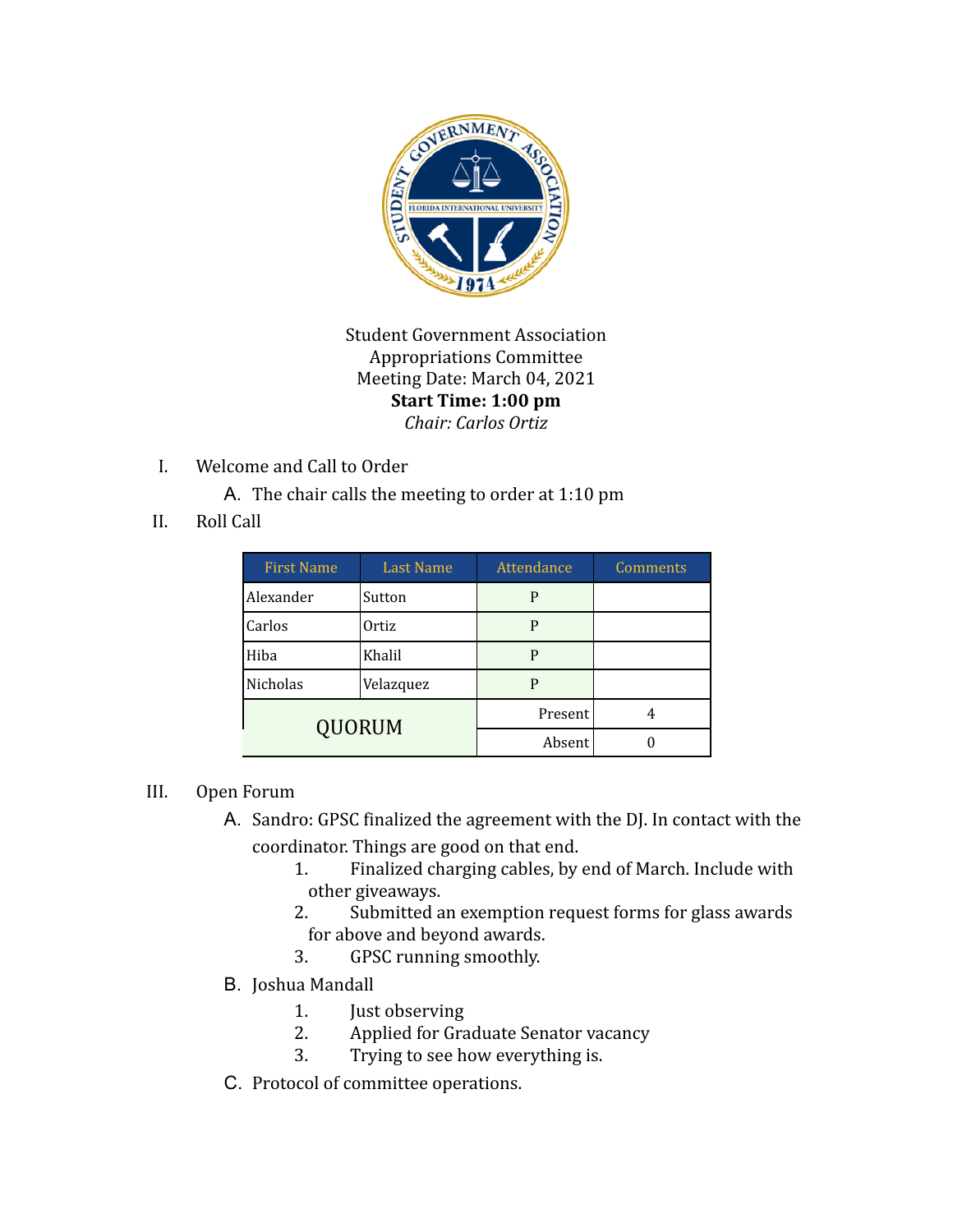- 1. Going through policies for smooth appropriation allocations process.
- D. COVID-19 Funding Regulations
- E. Joshua Randall
	- 1. Question on RSO Double Dipping
- IV. Old Business
	- A. Fund Requests
		- 1. Motorsports
			- a) Review of finance request
			- b) Chairman Ortiz motions to have a Motorsports representative meet with the finance committee. Senator Velazquez seconds the motion. Motion passes
			- c) Senator Velazquez motions to table. Senator Sutton seconds. Motion passes
		- 2. ASCE
			- a) Senator Ortiz motions for discussion. Senator Sutton seconds. Motion passes
				- (1) Senator Sutton give it to them
				- (2) Senator Velazquez give it to them with caveat of it cant be used on t-shirts.
				- (3) Senator Khalil this is invaluable for engineering students
				- (4) Senator Ortiz fund registration and students.
			- b) Senator Velazquez motions to close discussion. Senator Sutton seconds. Motion passes
			- c) Senator Velazquez motions to allocate \$5000 to ASCE's for their conference pending Michelle Castro's approval. Senator Khalil seconds the motion. Motion passes
			- d) Senator Ortiz motions to add provision that funding cannot be used for the purchase of T-Shirts. Senator Velazquez seconds the motion. Motion Passes
- V. New Business
	- A. Senator Correa's Bright Futures Initiative
		- 1. Senator Ortiz to reach out
	- B. Initiative to work together on as a committee
		- 1. Suggestion of \$1,000 donation to food pantry
		- 2. Senator Velazquez wants to institutionalize \$1,000
			- payment to the food pantry from legislative line item
- VI. Announcements
	- A. Senator Sutton